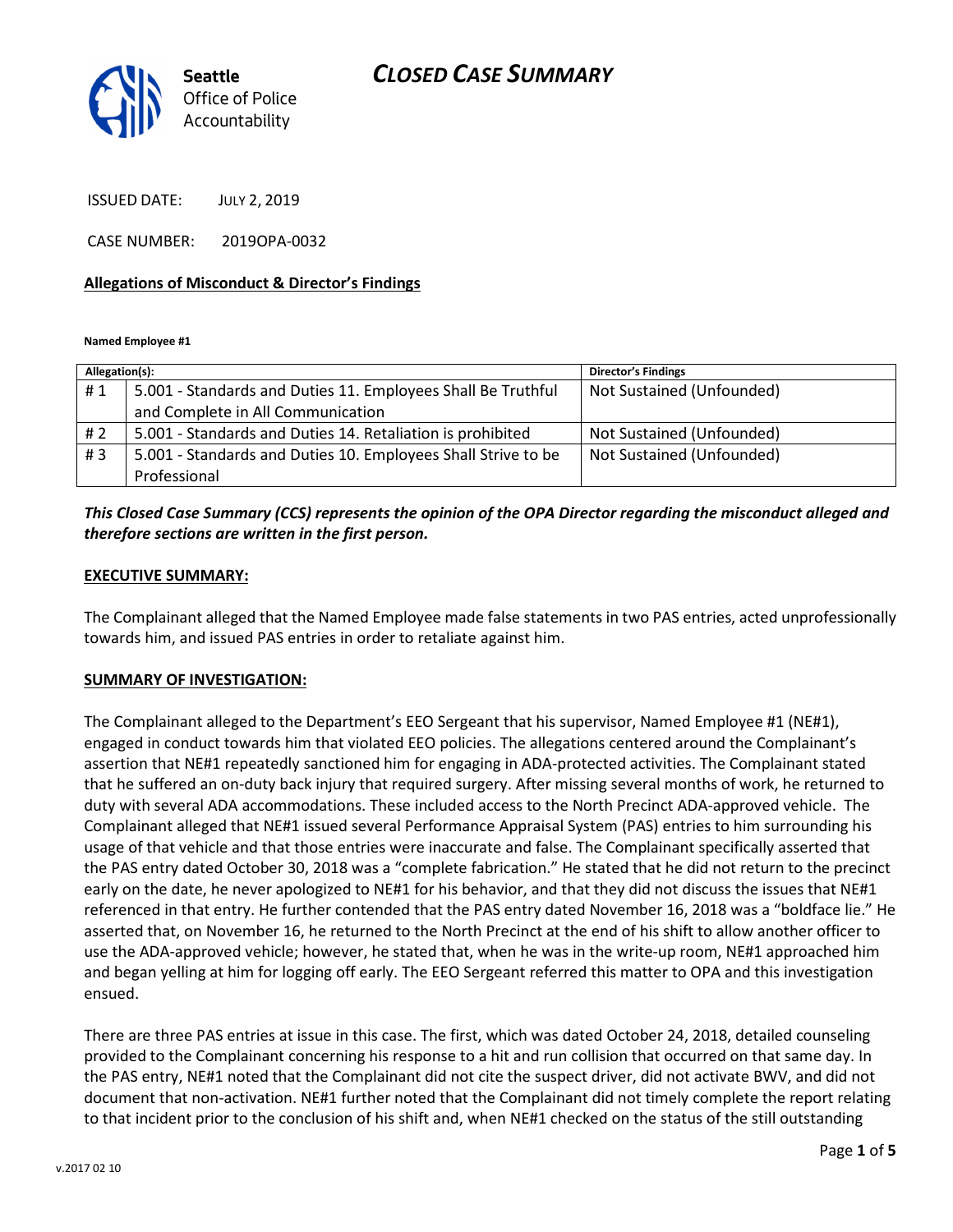

### Seattle Office of Police Accountability

# CLOSE CASE SUMMARY

OPA CASE NUMBER: 2019OPA-0032

report, the Complainant gave her a number of explanations that she believed were invalid excuses. The second, which was dated October 30, 2018, referenced counseling provided to the Complainant concerning logging out of his vehicle prior to 19:30 hours. NE#1 wrote that the expectation of North Precinct supervisors was that officers would comply with the directive not to log out prior to that time and that officers would contact supervisors with any concerns or questions. NE#1 documented that the Complainant told her that he "screwed up" and that he was aware of this directive based on a discussion with another officer. Lastly, NE#1 noted that the Complainant asserted that he would contact a supervisor and get permission if he was going to log out early in the future. Unlike the first PAS entry, the second entry did not reference the date upon which the conduct at issue had occurred. In the third and last PAS entry, NE#1 indicated that the Complainant again logged out of his vehicle prior to 19:30 hours (at 19:17 hours) and approximately one hour before the end of his shift. NE#1 documented that she requested the Complainant meet with her at 19:22 via an MDT message but that he did not respond. NE#1 asked the Acting Lieutenant to help track the Complainant down and she stated that the Complainant was located in the locker room prior to 19:30 hours. NE#1 reported that, at that time, the Complainant had already turned in his vehicle. NE#1 documented that, when the Complainant had not come to speak with her ten minutes later, she located him reviewing emails on a computer. She told the Complainant that he was required to follow directions provided by supervisors.

As part of its investigation, OPA interviewed the Complainant. He repeated the allegations he previously made to the EEO Sergeant. The Complainant told OPA that he usually logs out of the ADA-approved vehicle between 19:15 hours and 19:30 hours in order to allow officers on Third Watch to use it. He stated that NE#1 did not like that he did this because of the standing order that officers not log out of their vehicles prior to 19:30 hours. The Complainant affirmed that the conversation memorialized in the October 30 PAS entry never happened and he stated that did not apologize to NE#1. With regard to the November 16 PAS entry, the Complainant backed away from his initial assertion to the EEO Sergeant that it was a "boldface lie." He now stated that the entry was: "not exactly dishonest, but it's not all that happened." The Complainant contended that the false information in the entry was the notation that NE#1 previously instructed him not to log out of his vehicle prior to 19:30 hours. He asserted that she never provided that direct order. The Complainant told OPA that the resolution he desired from this case was for the October 30 and November 16 PAS entries to be stricken from his personnel file.

OPA further interviewed NE#1. She told OPA that, at the time of the issuance of the PAS entries, she was unaware that the Complainant received ADA accommodations. NE#1 asserted that the content of the PAS entries was truthful and accurate. She said that the Complainant did apologize to her during the counseling session on October 30. She clarified that, while the meeting occurred on that date, the conduct referred to in the entry occurred on October 24. NE#1 further confirmed that she directed the Complainant not log out of his vehicle any earlier than 19:30 hours. NE#1 stated that she was not told by the Lieutenant to refrain from giving PAS entries to the Complainant. She further denied that she in any way retaliated against the Complainant. Lastly, NE#1 stated that, in counseling the Complainant and issuing him PAS entries, she was acting consistent with her role and responsibilities as a Department supervisor. As such, she denied that she was unprofessional towards the Complainant.

OPA also interviewed NE#1's and the Complainant's Lieutenant. The Lieutenant did not have personal knowledge of the conversations between NE#1 and the Complainant or the underlying incidents that the entries concerned. As such, the Lieutenant could not say whether the entries were truthful and accurate. The Lieutenant confirmed, however, the direction to officers from the North Precinct chain of command that the officers not return to the precinct early. The exception from this rule was where a Third Watch officer had made a specific request for a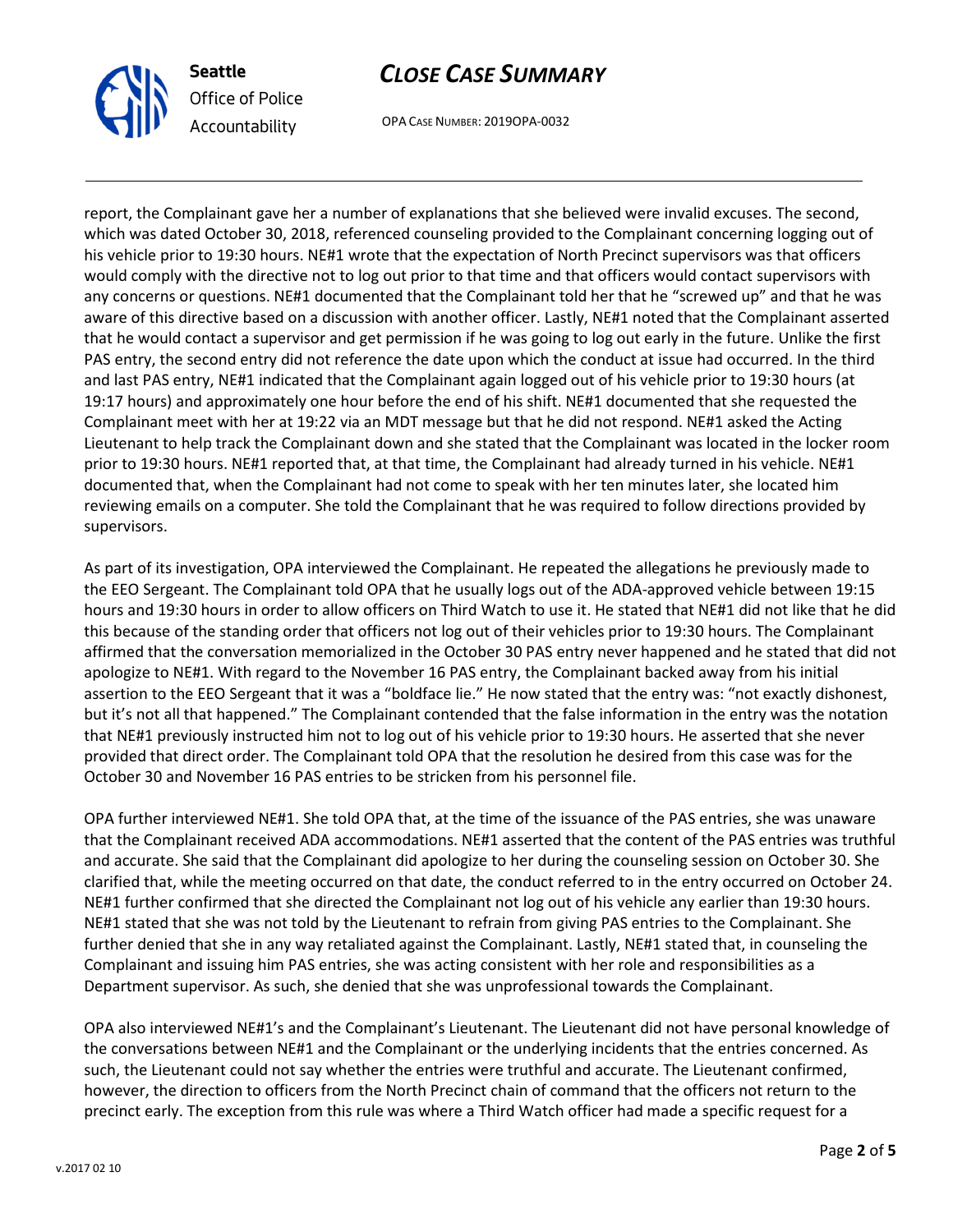

# CLOSE CASE SUMMARY

OPA CASE NUMBER: 2019OPA-0032

vehicle and the vehicle, thus, needed to be returned to the precinct. The Lieutenant told OPA that she did not necessarily agree with the tone of the PAS entries.

OPA additionally interviewed another Sergeant. The Sergeant worked the same shift as NE#1 and was a witness to the conversation documented in the October 30 PAS entry. While the Sergeant did not remember the exact words that were said during that discussion, he recalled the Complainant apologizing to NE#1. The Sergeant characterized the Complainant's response to the discussion as the Complainant committing to do better. The Sergeant confirmed that NE#1 instructed the Complainant not to log out of his vehicle prior to 19:30 hours. The Sergeant stated that he was not aware at the time whether the Complainant had any accommodations. He told OPA that he did not know whether NE#1 was aware of this either. The Sergeant said that there was no discussion during the meeting of the Complainant's use of a specific vehicle and whether this was the reason for him logging out early. The Sergeant asserted that the substance of the October 30 PAS entry was, to the best of his recollection, truthful and accurate. He further contended that NE#1 did not engage in unprofessional behavior during the October 30 counseling meeting.

Lastly, OPA reviewed the Complainant's MDT logs. These logs documented his attendance at work on the dates in question. During that time, the Complainant worked a steady shift of 11:00 hours to 20:00 hours. The logs indicated that, on October 24, the Complainant logged into service at 15:05 hours. He logged to one call for service during that time, at 15:16 hours, and he arrived on scene at 15:27 hours. The Complainant reported that he returned to the precinct with evidence at 16:01 hours. The Complainant logged out of his vehicle at 17:35 hours and logged out entirely at 18:24 hours. On October 30, the Complainant logged in at 11:55 hours. He logged out of his vehicle at 19:35 hours and logged out of work on 22:15 hours. Lastly, on November 16, the MDT logs established that the Complainant logged into service at 11:33 hours, logged out of his vehicle at 19:17 hours, and logged out of work at 19:51 hours.

#### ANALYSIS AND CONCLUSIONS:

#### Named Employee #1 - Allegations #1 5.001 - Standards and Duties 11. Employees Shall Be Truthful and Complete in All Communication

As discussed above, the Complainant alleged that NE#1 included false information in the PAS entries. Specifically, he denied the content of the October 30 counseling session, including: the conduct attributed to him; the assertion that he apologized to NE#1; and that he logged out early on October 30. The Complainant further asserted that NE#1's statement in the November 16 PAS entry that she ordered the Complainant not to log out of his vehicle prior to 19:30 hours was inaccurate.

SPD Policy 5.001-POL-11 requires Department employees to be truthful and complete in all communications.

Based on OPA's review of the totality of the evidence, there is insufficient evidence to establish that NE#1 engaged in dishonesty. Indeed, the evidence indicates the contrary. With regard to the apology, the witness Sergeant asserted that the Complainant did apologize for his conduct, even if the Sergeant could not confirm the exact substance of what the Complainant said. With regard to the Complainant's allegation that the substance of the October 30 PAS entry was never discussed, this is also contradicted by the Sergeant's OPA interview. Similarly, both the Sergeant and NE#1 told OPA that NE#1 did direct the Complainant that he was not to log out of his vehicle prior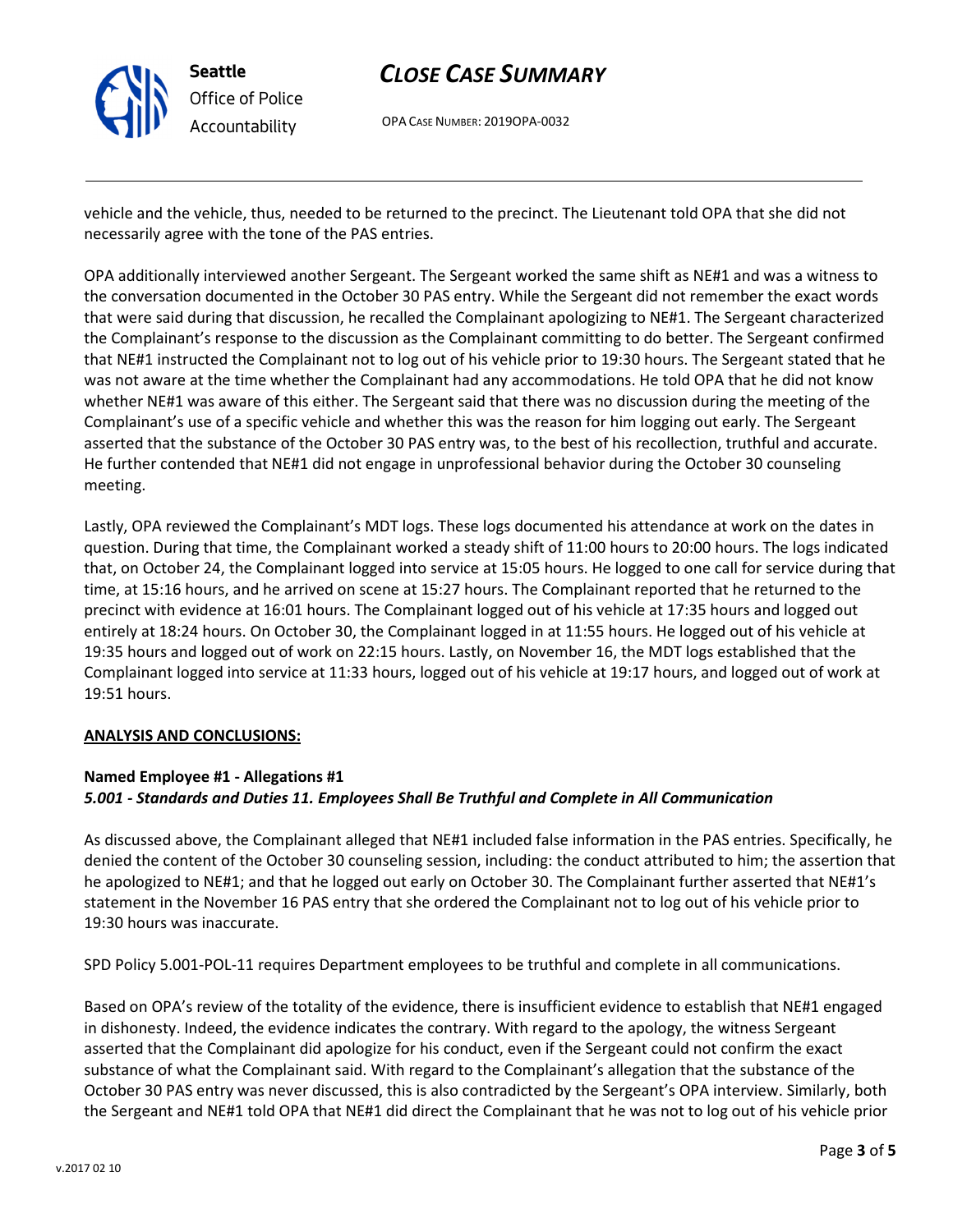# CLOSE CASE SUMMARY



OPA CASE NUMBER: 2019OPA-0032

to 19:30 hours. Lastly, with regard to the Complainant's assertion that he did not log out early on October 30 and, thus, that this portion of the PAS entry is inaccurate, NE#1 explained that, while the entry was written on October 30, it was referring to the early log out by the Complainant on October 24. This is plausible given that there is no specific date referenced in the PAS entry. The Complainant is right that he did not log out early on October 30; however, on October 24, he arrived at work several hours after his shift started, logged out of his vehicle nearly two hours prior to the appropriate time, and logged out of work entirely approximately one and a half hours before the end of his shift. This supports a finding that NE#1's statements concerning the Complainant's early log out were not dishonest.

For the above reasons, I recommend that this allegation be Not Sustained – Unfounded.

### Recommended Finding: Not Sustained (Unfounded)

### Named Employee #1 - Allegation #2 5.001 - Standards and Duties 14. Retaliation is prohibited

The Complainant contended that the negative PAS entries that he received from NE#1 were issued in order to retaliate against him. The Complainant opined that his retaliation was based on his having ADA accommodations.

SPD policy precludes its employees from engaging in retaliation. (SPD Policy 5.001-POL-14.) SPD employees are specifically prohibited from retaliating against a person who engage in activities including, but not limited to, "oppos[ing] any practice that is reasonably believed to be unlawful or in violation of Department policy" or "who otherwise engages in lawful behavior." (Id.) Retaliatory acts are defined broadly under SPD's policy and include "discouragement, intimidation, coercion, or adverse action against any person. (Id.)

NE#1 denied that the PAS entries were retaliatory, let alone that they were based on NE#1 having ADA accommodations. She asserted that the PAS entries were appropriate and based solely on NE#1's conduct. NE#1 denied that she was even aware of the Complainant's ADA accommodations at that time. OPA deems this denial credible as both the Sergeant and the Lieutenant also started that they were unaware of NE#1's ADA accommodations prior to this incident.

Accordingly, I find that the evidence does not support a finding that NE#1 retaliated against the Complainant. As such, I recommend that this allegation be Not Sustained – Unfounded.

Recommended Finding: Not Sustained (Unfounded)

### Named Employee #1 - Allegation #3 5.001 - Standards and Duties 10. Employees Shall Strive to be Professional

The Complainant's final allegation was that NE#1 engaged in unprofessional behavior towards him. He specifically pointed to the substance of the PAS entries and when NE#1 purportedly yelled at him.

SPD Policy 5.001-POL-10 requires that SPD employees "strive to be professional at all times." The policy further instructs that "employees may not engage in behavior that undermines public trust in the Department, the officer,